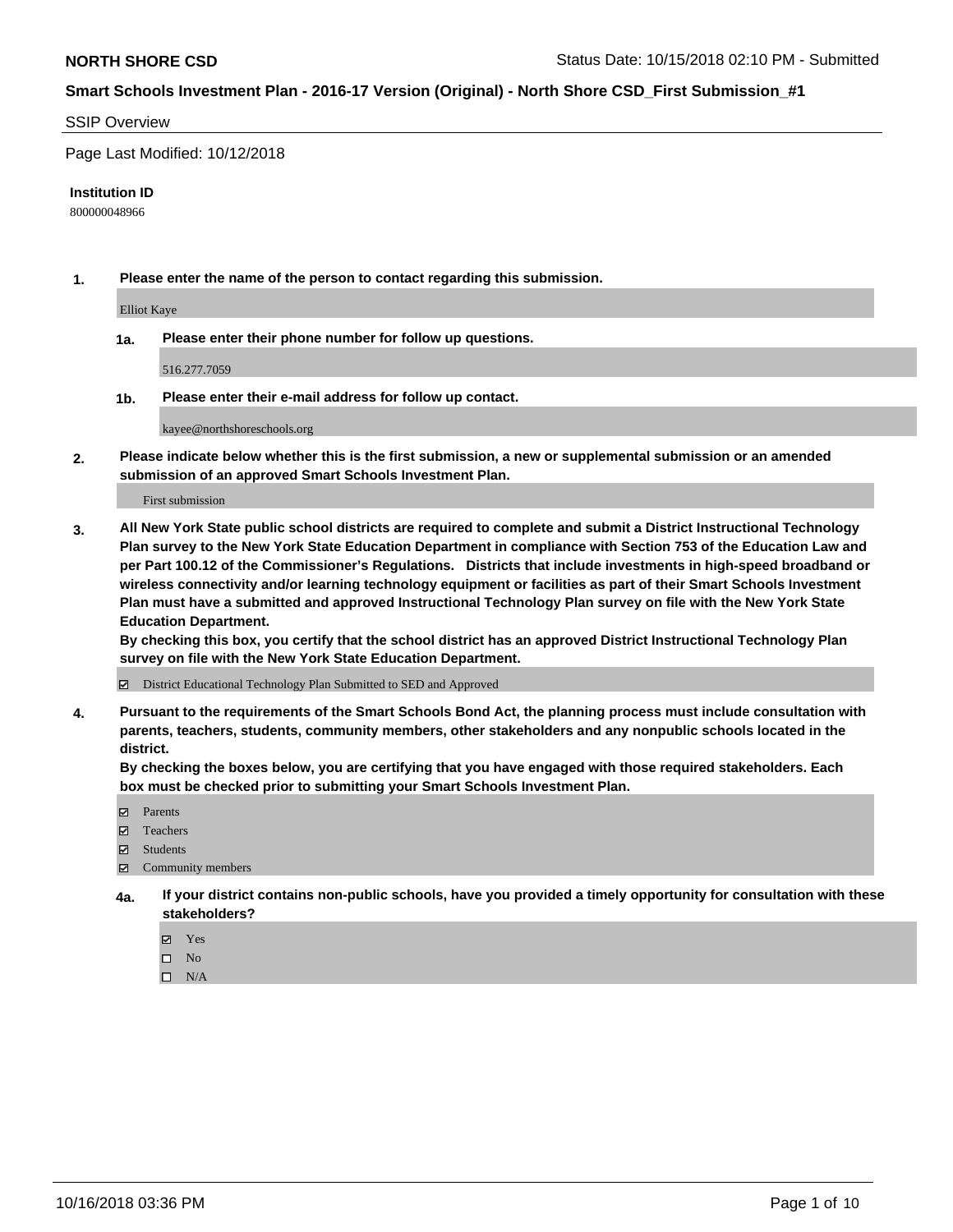#### SSIP Overview

Page Last Modified: 10/12/2018

#### **5. Certify that the following required steps have taken place by checking the boxes below: Each box must be checked prior to submitting your Smart Schools Investment Plan.**

- The district developed and the school board approved a preliminary Smart Schools Investment Plan.
- $\boxtimes$  The preliminary plan was posted on the district website for at least 30 days. The district included an address to which any written comments on the plan should be sent.
- $\boxtimes$  The school board conducted a hearing that enabled stakeholders to respond to the preliminary plan. This hearing may have occured as part of a normal Board meeting, but adequate notice of the event must have been provided through local media and the district website for at least two weeks prior to the meeting.
- The district prepared a final plan for school board approval and such plan has been approved by the school board.
- $\boxtimes$  The final proposed plan that has been submitted has been posted on the district's website.
- **5a. Please upload the proposed Smart Schools Investment Plan (SSIP) that was posted on the district's website, along with any supporting materials. Note that this should be different than your recently submitted Educational Technology Survey. The Final SSIP, as approved by the School Board, should also be posted on the website and remain there during the course of the projects contained therein.**

Smart Schools Investment Plan.pdf

**5b. Enter the webpage address where the final Smart Schools Investment Plan is posted. The Plan should remain posted for the life of the included projects.**

http://www.northshoreschools.org/district/forms/Smart-%20Schools-%20Investment%20-Plan.pdf

**6. Please enter an estimate of the total number of students and staff that will benefit from this Smart Schools Investment Plan based on the cumulative projects submitted to date.**

3,326

**7. An LEA/School District may partner with one or more other LEA/School Districts to form a consortium to pool Smart Schools Bond Act funds for a project that meets all other Smart School Bond Act requirements. Each school district participating in the consortium will need to file an approved Smart Schools Investment Plan for the project and submit a signed Memorandum of Understanding that sets forth the details of the consortium including the roles of each respective district.**

 $\Box$  The district plans to participate in a consortium to partner with other school district(s) to implement a Smart Schools project.

**8. Please enter the name and 6-digit SED Code for each LEA/School District participating in the Consortium.**

| <b>Partner LEA/District</b> | <b>ISED BEDS Code</b> |
|-----------------------------|-----------------------|
| (No Response)               | (No Response)         |

**9. Please upload a signed Memorandum of Understanding with all of the participating Consortium partners.**

(No Response)

**10. Your district's Smart Schools Bond Act Allocation is:**

\$413,397

**11. Enter the budget sub-allocations by category that you are submitting for approval at this time. If you are not budgeting SSBA funds for a category, please enter 0 (zero.) If the value entered is \$0, you will not be required to complete that survey question.**

|                                              | Sub-<br><b>Allocations</b> |
|----------------------------------------------|----------------------------|
| <b>School Connectivity</b>                   | 413,397                    |
| <b>Connectivity Projects for Communities</b> |                            |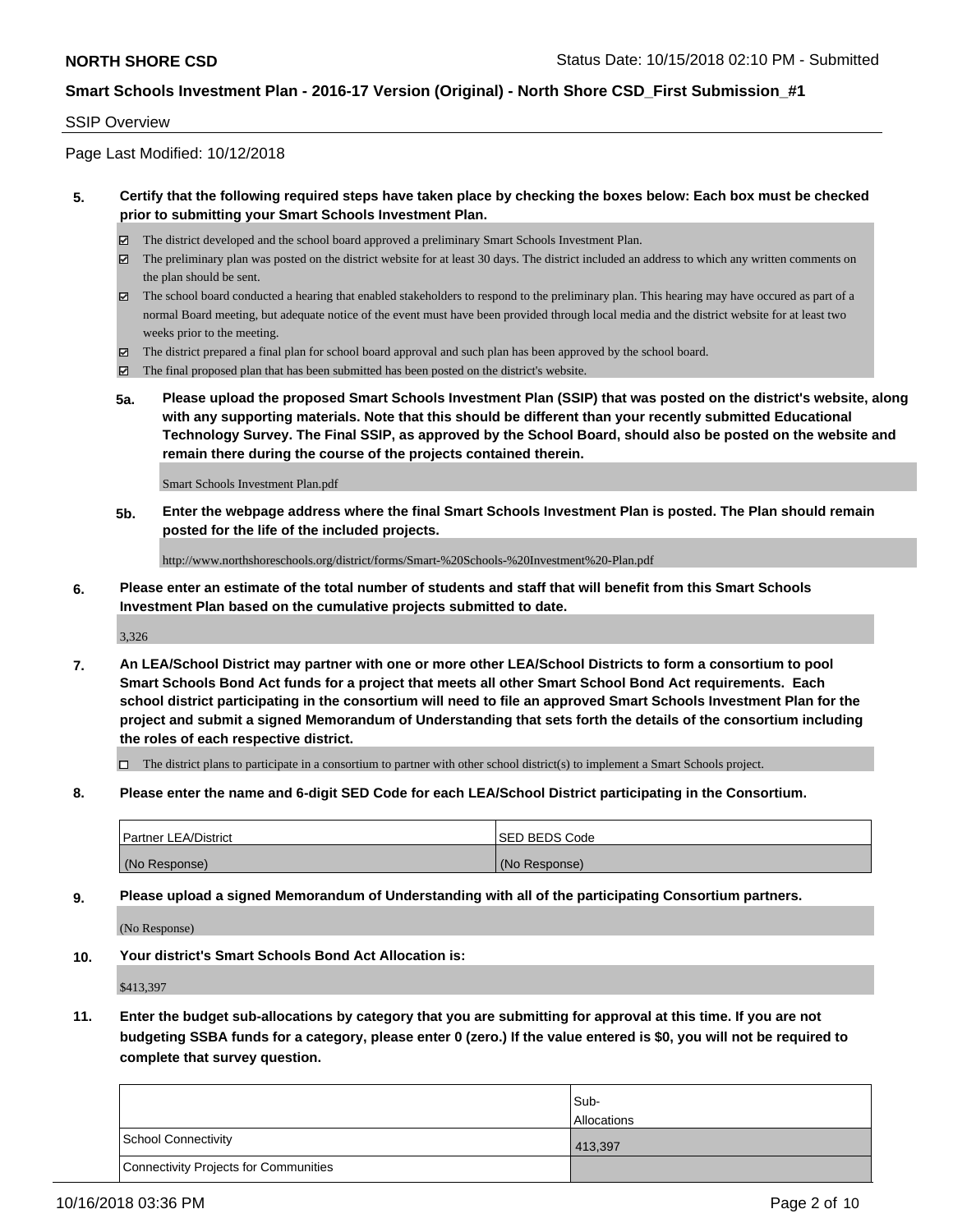# SSIP Overview

|                                    | Sub-<br>Allocations |
|------------------------------------|---------------------|
|                                    | 0                   |
| Classroom Technology               | $\Omega$            |
| Pre-Kindergarten Classrooms        |                     |
| Replace Transportable Classrooms   | O                   |
| <b>High-Tech Security Features</b> | 0                   |
| Totals:                            | 413,397             |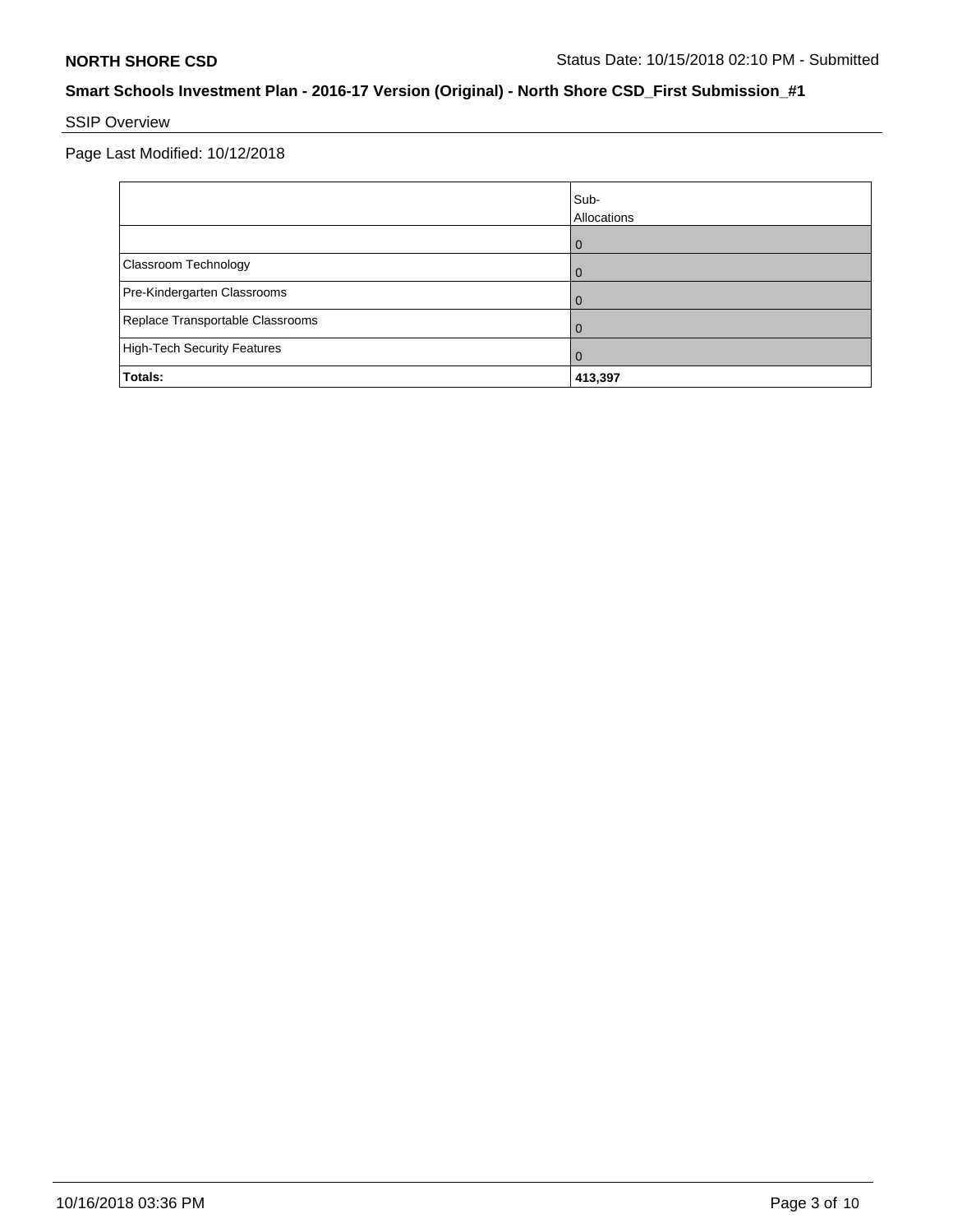#### School Connectivity

Page Last Modified: 10/12/2018

- **1. In order for students and faculty to receive the maximum benefit from the technology made available under the Smart Schools Bond Act, their school buildings must possess sufficient connectivity infrastructure to ensure that devices can be used during the school day. Smart Schools Investment Plans must demonstrate that:**
	- **• sufficient infrastructure that meets the Federal Communications Commission's 100 Mbps per 1,000 students standard currently exists in the buildings where new devices will be deployed, or**
	- **• is a planned use of a portion of Smart Schools Bond Act funds, or**
	- **• is under development through another funding source.**

**Smart Schools Bond Act funds used for technology infrastructure or classroom technology investments must increase the number of school buildings that meet or exceed the minimum speed standard of 100 Mbps per 1,000 students and staff within 12 months. This standard may be met on either a contracted 24/7 firm service or a "burstable" capability. If the standard is met under the burstable criteria, it must be:**

**1. Specifically codified in a service contract with a provider, and**

**2. Guaranteed to be available to all students and devices as needed, particularly during periods of high demand, such as computer-based testing (CBT) periods.**

#### **Please describe how your district already meets or is planning to meet this standard within 12 months of plan submission.**

The District procures data services from two separate Internet service providers to offer in aggregate up to 400 Mbps of Internet bandwidth to our approximately 2663 students and 660 faculty/staff. The district's agreement with both ISP's also includes the provision to allow for burstable speed increases by request.

All District buildings have full wireless coverage with 802.11ac access points.

- **1a. If a district believes that it will be impossible to meet this standard within 12 months, it may apply for a waiver of this requirement, as described on the Smart Schools website. The waiver must be filed and approved by SED prior to submitting this survey.**
	- $\Box$  By checking this box, you are certifying that the school district has an approved waiver of this requirement on file with the New York State Education Department.

#### **2. Connectivity Speed Calculator (Required)**

|                         | Number of<br><b>Students</b> | Multiply by<br>100 Kbps | Divide by 1000 Current Speed<br>to Convert to<br>Required<br>Speed in Mb | lin Mb | <b>Expected</b><br>Speed to be<br>Attained Within Required<br>12 Months | <b>Expected Date</b><br>When<br>Speed Will be<br>Met |
|-------------------------|------------------------------|-------------------------|--------------------------------------------------------------------------|--------|-------------------------------------------------------------------------|------------------------------------------------------|
| <b>Calculated Speed</b> | 2,663                        | 266,300                 | 266.3                                                                    | 400    | N/A                                                                     | I N/A                                                |

#### **3. Describe how you intend to use Smart Schools Bond Act funds for high-speed broadband and/or wireless connectivity projects in school buildings.**

In accordance with NYSED's recommendation, we have engaged in strategic planning to build long-term capacity in the District with our Smart Bond allocation. We have designed our Smart Schools Investment Plan to address the improvement of educational needs of all of our students in our District by targeting an essential instructional technology resource that all stakeholders regularly use and depend upon. We believe that our allocation of the Smart Bond monies would be most equitably applied in support of our three-year plan to comprehensively upgrade the network wiring infrastructure in all of our school buildings.

This plan has been informed by a needs assessment of the District's technology infrastructure and assets, taking into consideration input from various stakeholder constituencies, and is in alignment with the investment strategies and priorities outlined in the District's New York State Education Department approved Instructional Technology Plan Survey. This proposed work will be classified as a "School Connectivity Project" and will be assigned a project number and building permit by the New York State Office of Facilities Planning. The project is being coordinated by the technology department in cooperation with various District stakeholders, Nassau BOCES, and its partners.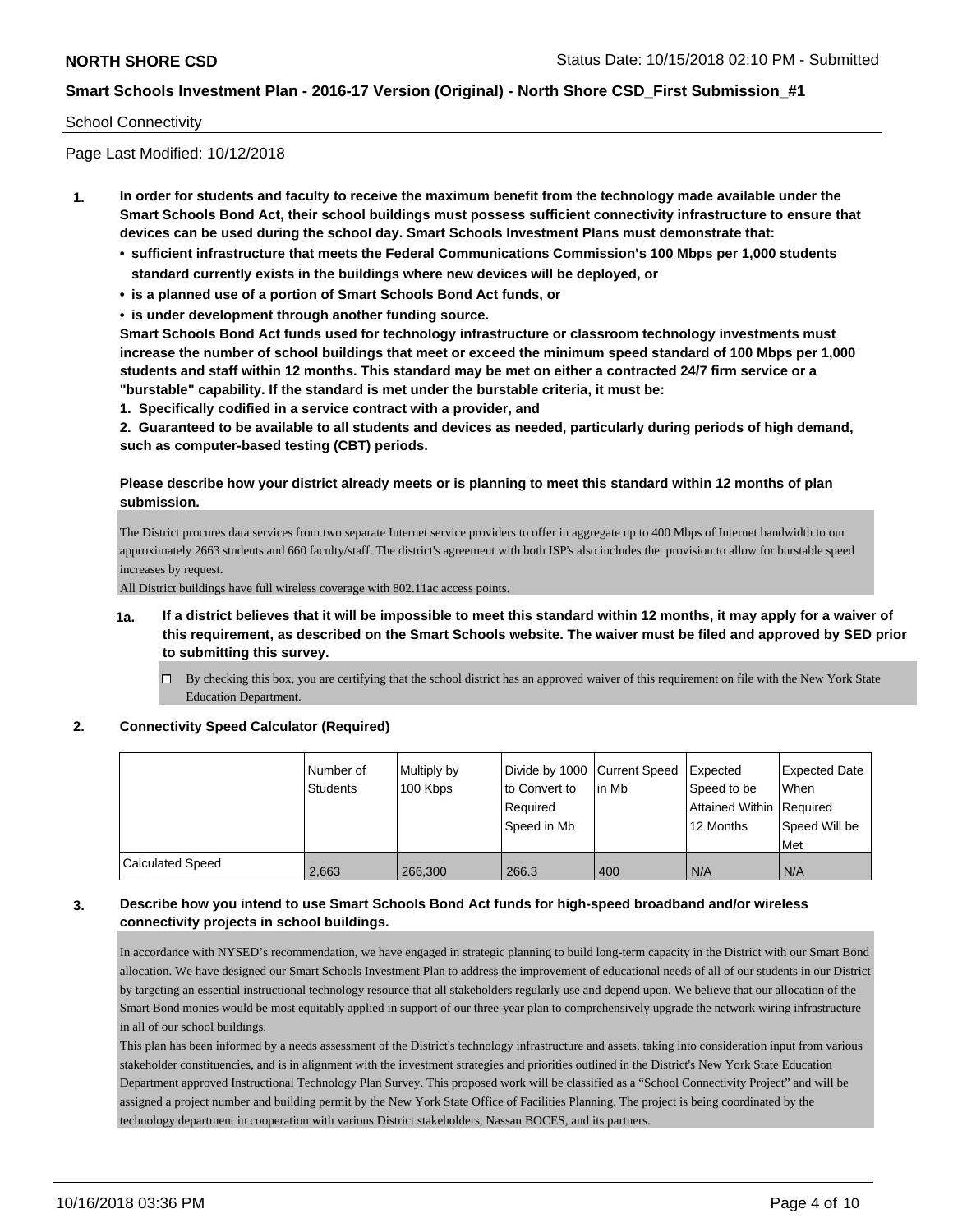#### School Connectivity

Page Last Modified: 10/12/2018

**4. Describe the linkage between the district's District Instructional Technology Plan and the proposed projects. (There should be a link between your response to this question and your response to Question 1 in Part E. Curriculum and Instruction "What are the district's plans to use digital connectivity and technology to improve teaching and learning?)**

In alignment with our Smart Schools Investment Plan, we have developed a three-year plan to comprehensively upgrade the network wiring infrastructure in all of our school buildings. This will provide an immediate and equitable level of benefit to every teacher, student, and staff member as well as establishing future support for the further proliferation of mobile student devices. The new wiring will also allow for future technology improvements that can made to the instructional spaces to better facilitate real-time student and staff collaborations in learning, such as creating 21stcentury learning spaces that are capable of generating or consuming content-rich interactive multimedia capabilities in classrooms.

**5. If the district wishes to have students and staff access the Internet from wireless devices within the school building, or in close proximity to it, it must first ensure that it has a robust Wi-Fi network in place that has sufficient bandwidth to meet user demand.**

**Please describe how you have quantified this demand and how you plan to meet this demand.**

All District buildings have full wireless coverage with 802.11ac access points. We additionally plan to use a portion of the Smart Bond allocation to fund the upgrade of all wireless access point network cables to Cat-6A (part of our 3-year network wiring upgrade project), which will be capable of supporting wireless bandwidth of up to 10 GBPS.

**6. As indicated on Page 5 of the guidance, the Office of Facilities Planning will have to conduct a preliminary review of all capital projects, including connectivity projects.**

**Please indicate on a separate row each project number given to you by the Office of Facilities Planning.**

| <b>Project Number</b> |  |
|-----------------------|--|
| 28-05-01-06-7-999-004 |  |

**7. Certain high-tech security and connectivity infrastructure projects may be eligible for an expedited review process as determined by the Office of Facilities Planning.**

**Was your project deemed eligible for streamlined review?**

No

**8. Include the name and license number of the architect or engineer of record.**

| Name                  | License Number |
|-----------------------|----------------|
| <b>BBS</b> Architects | 165141         |

**9. If you are submitting an allocation for School Connectivity complete this table.**

**Note that the calculated Total at the bottom of the table must equal the Total allocation for this category that you entered in the SSIP Overview overall budget.** 

|                                            | Sub-<br>Allocation |
|--------------------------------------------|--------------------|
| Network/Access Costs                       | - 0                |
| Outside Plant Costs                        | l O                |
| School Internal Connections and Components | 413,397            |
| Professional Services                      | l O                |
| Testing                                    |                    |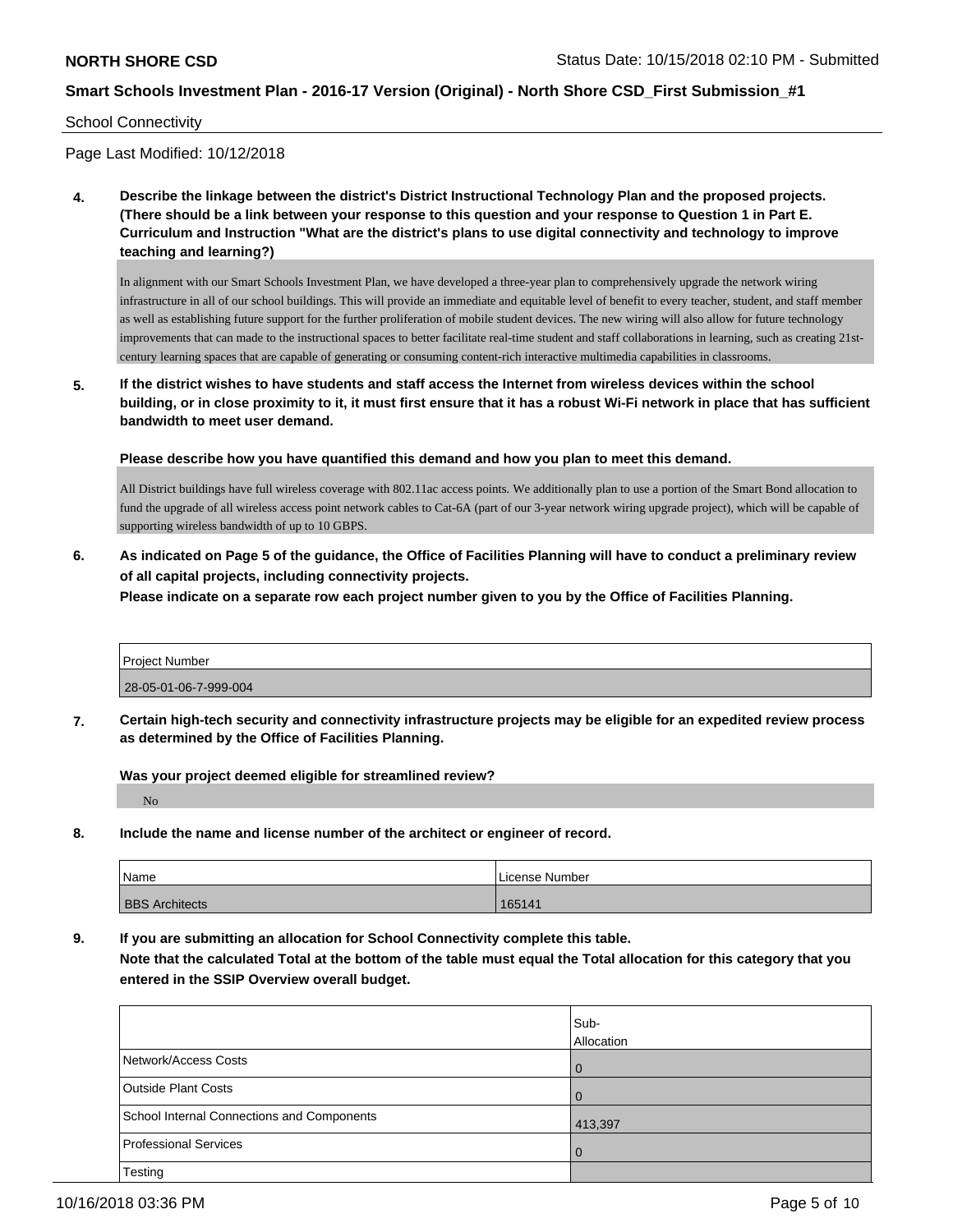### School Connectivity

Page Last Modified: 10/12/2018

|                     | Sub-<br>Allocation |
|---------------------|--------------------|
|                     |                    |
| Other Upfront Costs |                    |
| Other Costs         |                    |
| <b>Totals:</b>      | 413,397            |

**10. Please detail the type, quantity, per unit cost and total cost of the eligible items under each sub-category. This is especially important for any expenditures listed under the "Other" category. All expenditures must be eligible for tax-exempt financing to be reimbursed through the SSBA. Sufficient detail must be provided so that we can verify this is the case. If you have any questions, please contact us directly through smartschools@nysed.gov. NOTE: Wireless Access Points should be included in this category, not under Classroom Educational Technology, except those that will be loaned/purchased for nonpublic schools.**

**Add rows under each sub-category for additional items, as needed.**

| Select the allowable expenditure<br>type.<br>Repeat to add another item under<br>each type. | Item to be purchased                                 | Quantity       | Cost per Item  | <b>Total Cost</b> |  |
|---------------------------------------------------------------------------------------------|------------------------------------------------------|----------------|----------------|-------------------|--|
| <b>Connections/Components</b>                                                               | Cat6A Plenum Cable Tyco Part #<br><b>TE640P-BL02</b> | 25             | 701            | 17,525            |  |
| <b>Connections/Components</b>                                                               | Cat6 Plenum Cable Superior Essex<br>Part #77-240-2B  | 380            | 301            | 114,380           |  |
| <b>Connections/Components</b>                                                               | Cat6A Jack Insert Hubbell Part #<br>HJ6AR            | 196<br>11      |                |                   |  |
| <b>Connections/Components</b>                                                               | Cat6 Jack Insert Hubbell Part # HXJ6R                | 2,508          | $\overline{7}$ | 17,556            |  |
| <b>Connections/Components</b>                                                               | 2 Port Surface Mount Housing Part #<br>ISB2EI        | 98             | 2              | 196               |  |
| <b>Connections/Components</b>                                                               | 1 Port Faceplate Hubbell Part #<br>IFP11EI           | 72             | $\overline{2}$ | 144               |  |
| <b>Connections/Components</b>                                                               | 2 Port Faceplate Hubbell Part #<br>IFP12EI           | 116            | $\overline{2}$ | 232               |  |
| <b>Connections/Components</b>                                                               | 3 Port Faceplate Hubbell Part #<br>IFP13EI           | 97             | $\overline{2}$ | 194               |  |
| <b>Connections/Components</b>                                                               | 4 Port Faceplate Hubbell Part #<br>IFP14EI           | 76             | $\overline{2}$ | 152               |  |
| <b>Connections/Components</b>                                                               | 6 Port Faceplate Hubbell Part #<br>IFP16EI           | 47             | $\overline{2}$ | 94                |  |
| <b>Connections/Components</b>                                                               | Blank Insert Hubbell Part # SFBE10                   | 5              | 3              | 15                |  |
| <b>Connections/Components</b>                                                               | 24 Port Modular Patch Panel Hubbell<br>Part # UDX24E | $\overline{7}$ | 63             | 441               |  |
| <b>Connections/Components</b>                                                               | 48 Port Modular Patch Panel Hubbell<br>Part # UDX48E | 30             | 72             | 2,160             |  |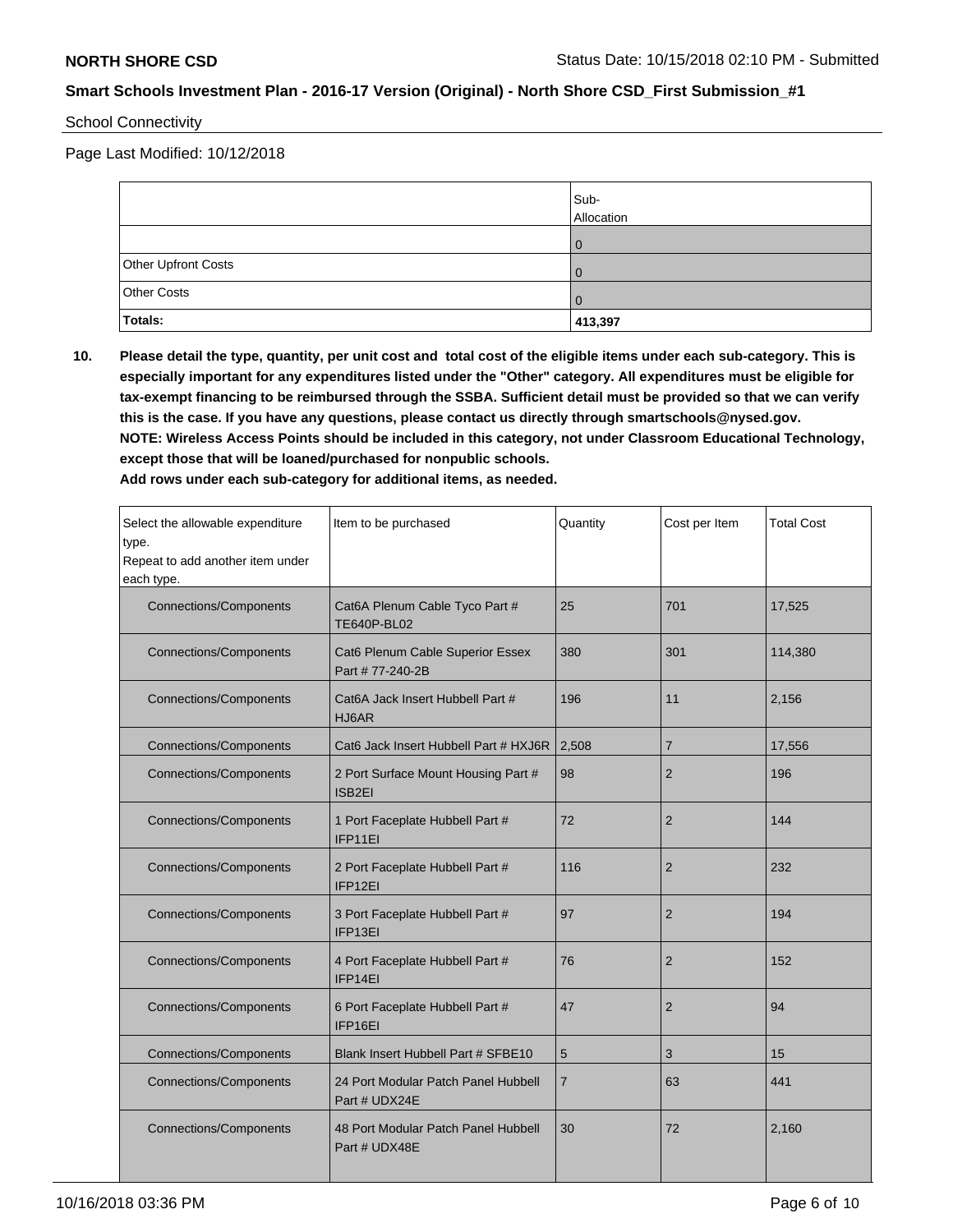# School Connectivity

| Select the allowable expenditure<br>type.      | Item to be purchased                                                 | Quantity       | Cost per Item  | <b>Total Cost</b> |
|------------------------------------------------|----------------------------------------------------------------------|----------------|----------------|-------------------|
| Repeat to add another item under<br>each type. |                                                                      |                |                |                   |
| <b>Connections/Components</b>                  | 2 Post Rack Hubbell Part #<br>HPW84RR19                              | $\overline{7}$ | 174            | 1,218             |
| <b>Connections/Components</b>                  | 4' High X 30 Inch Depth Wall Mount<br>Cabinet Part # CWR-26-32PD     | $\overline{2}$ | 780            | 1,560             |
| <b>Connections/Components</b>                  | Fan Kit Part # CWR-FKIT                                              | $\overline{2}$ | 125            | 250               |
| <b>Connections/Components</b>                  | Right Angled Bracket For Wap Part #<br>1011-00                       | $\overline{2}$ | 68             | 136               |
| <b>Connections/Components</b>                  | <b>Wall Mount Protective WAP Enclosure</b><br>Part # 1016-C          | $\overline{7}$ | 192            | 1,344             |
| <b>Connections/Components</b>                  | 1U Rack Mount Fiber Panel Corning<br>Part # CCH-01U                  | 6              | 197            | 1,182             |
| <b>Connections/Components</b>                  | 10G OM4 LC Adaptor Plate Corning<br>Part # CCH-CP12-E4               | 10             | 79             | 790               |
| <b>Connections/Components</b>                  | 10G OM4 LC Mechanical Fiber<br>Connector Corning Part # 95-050-99-X  | 120            | 15             | 1,800             |
| <b>Connections/Components</b>                  | 12 Strand OM4 Armored Plenum Fiber<br>Corning Part # 012T88-33190-A3 | 2,950          | 3              | 8,850             |
| <b>Connections/Components</b>                  | Cat6a Copper Patch Cord For WAP<br>Part # HC6AB03                    | 98             | 10             | 980               |
| <b>Connections/Components</b>                  | 18 Inch Ladder Rack Part # 10250-718                                 | 10             | 93             | 930               |
| <b>Connections/Components</b>                  | 18 Inch Wall Angled Bracket Part<br>11421-718                        | 6              | 24             | 144               |
| <b>Connections/Components</b>                  | T Junction Splice Part # 11302-701                                   | 6              | 8              | 48                |
| <b>Connections/Components</b>                  | Foot Kit Part # 11309-701                                            | 2              | 27             | 54                |
| <b>Connections/Components</b>                  | Top Plate Part # 10595-718                                           | $\overline{7}$ | 30             | 210               |
| <b>Connections/Components</b>                  | 700 Series Metallic Raceway Wiremold<br>Part # V700                  | 1,200          | 1              | 1,200             |
| <b>Connections/Components</b>                  | 700 Series Metallic Strap Wiremold<br>Part V704                      | 360            | 1              | 360               |
| <b>Connections/Components</b>                  | 700 Series Metallic Flat 90 Wiremold<br>Part V711                    | 110            | 1              | 110               |
| <b>Connections/Components</b>                  | 700 Series Metallic Internal 90<br>Wiremold Part V717                | 110            | $\overline{2}$ | 220               |
| <b>Connections/Components</b>                  | 700 Series Metallic External 90<br>Wiremold Part V718                | 110            | $\overline{2}$ | 220               |
| <b>Connections/Components</b>                  | 700 Series Metallic Off Set Connector<br>Wiremold Part V5786         | 110            | 8              | 880               |
| <b>Connections/Components</b>                  | Single Gang Surface Mount Box                                        | 120            | $\,6\,$        | 720               |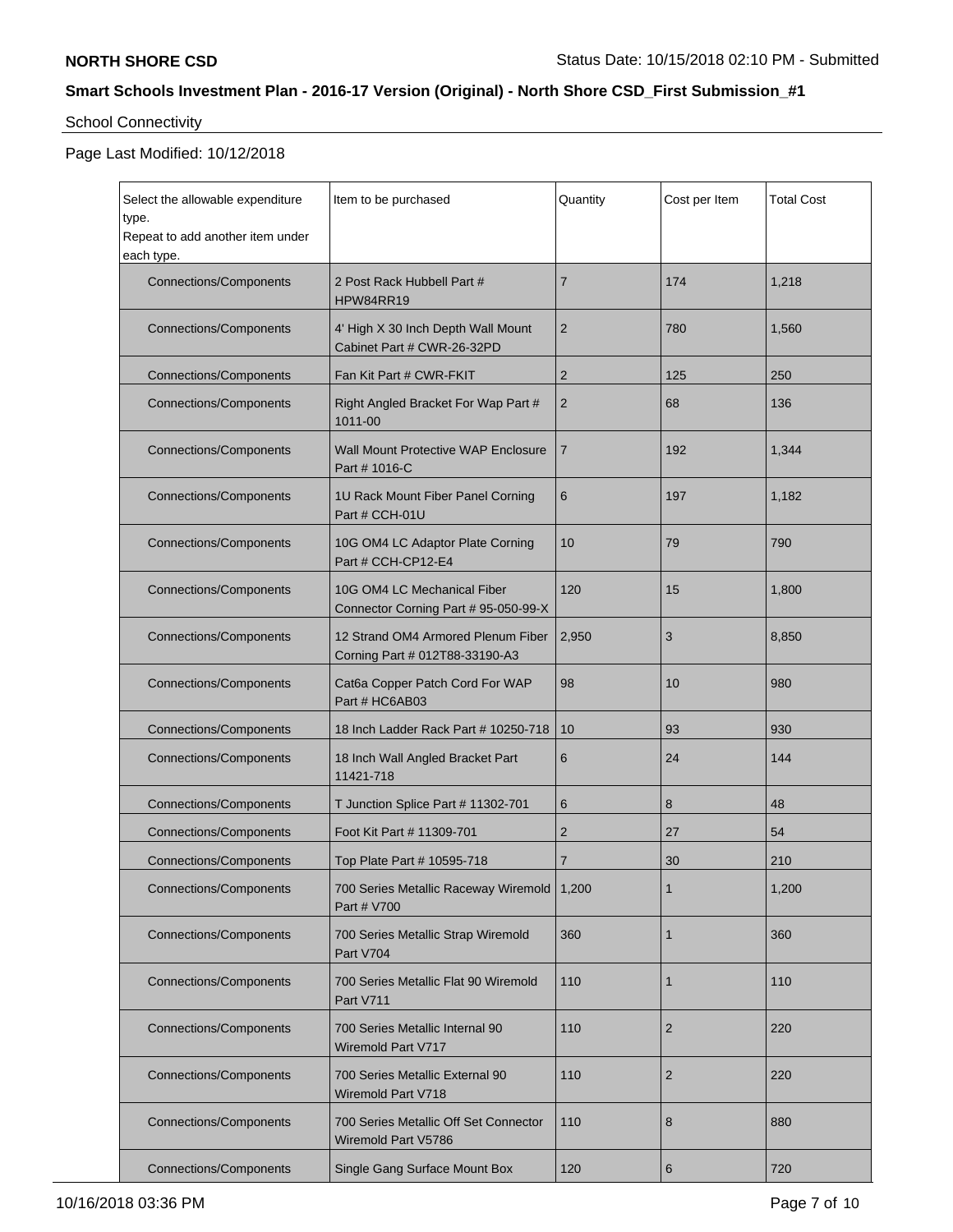# School Connectivity

| Select the allowable expenditure<br>type.      | Item to be purchased                                                    | Quantity | Cost per Item  | <b>Total Cost</b> |
|------------------------------------------------|-------------------------------------------------------------------------|----------|----------------|-------------------|
| Repeat to add another item under<br>each type. |                                                                         |          |                |                   |
|                                                | Wiremold Part # V5748                                                   |          |                |                   |
| <b>Connections/Components</b>                  | 24 Series Metallic Raceway Base &<br>Cover Wiremold Part # V2400BC      | 3,500    | 2              | 7,000             |
| <b>Connections/Components</b>                  | 2400 Series Metallic Entrance Fitting<br>Wiremold Part # V2410A         | 210      | $\overline{4}$ | 840               |
| <b>Connections/Components</b>                  | 2400 Series Metallic Elbow Wiremold<br>Part # V2411FO                   | 140      | 13             | 1,820             |
| <b>Connections/Components</b>                  | 2400 Series Single Gang Surface<br>Mount Box Wiremold Part # V2448      | 210      | 8              | 1,680             |
| <b>Connections/Components</b>                  | 3000 Series Metallic Raceway Base<br>Wiremold Part # V3000B             | 20       | $\overline{2}$ | 40                |
| <b>Connections/Components</b>                  | Fire Stop Caulk STI Part # SSS100                                       | 24       | 13             | 312               |
| <b>Connections/Components</b>                  | 2U Rack Mount Fiber Panel Corning<br>Part # CCH-02U                     | 1        | 234            | 234               |
| <b>Connections/Components</b>                  | 2400 Series Metallic Tee Fitting<br>Wiremold Part # V2415FO             | 6        | 16             | 96                |
| <b>Connections/Components</b>                  | 2400 Series Metallic Bridge Fitting<br>Wiremold Part # V2475D           | 20       | 46             | 920               |
| <b>Connections/Components</b>                  | 2 Inch J-Hooks Part # CAT32HPBCB                                        | 200      | 5              | 1,000             |
| <b>Connections/Components</b>                  | Labor To Install/Terminate/Test Dual<br>Station 1 Cat6/1 Cat6A WAP Drop | 343      | 84             | 28,812            |
| <b>Connections/Components</b>                  | Labor To Install/Terminate/Test Single<br>Cat6 Camera Drop              | 118      | 84             | 9,912             |
| <b>Connections/Components</b>                  | Labor To Install/Terminate/Test Single<br>Cat6 Time Clock Drop          | 29       | 84             | 2,436             |
| <b>Connections/Components</b>                  | Labor To Install/Terminate/Test Single   63<br>Cat6 Network Drop        |          | 84             | 5,292             |
| <b>Connections/Components</b>                  | Labor To Install/Terminate/Test Dual<br>Cat6 Network Drop               | 348      | 84             | 29,232            |
| <b>Connections/Components</b>                  | Labor To Install/Terminate/Test Triple<br>Cat6 Network Drop             | 364      | 84             | 30,576            |
| <b>Connections/Components</b>                  | Labor To Install/Terminate/Test Quad<br>Cat6 Network Drop               | 333      | 84             | 27,972            |
| <b>Connections/Components</b>                  | Labor To Install/Terminate/Test Five<br>Cat6 Network Drop               | 173      | 84             | 14.532            |
| <b>Connections/Components</b>                  | Labor To Install/Terminate/Test Six<br>Cat6 Network Drop                | 84       | 84             | 7,056             |
| <b>Connections/Components</b>                  | Labor To Install/Terminate/Test Eight                                   | 7        | 84             | 588               |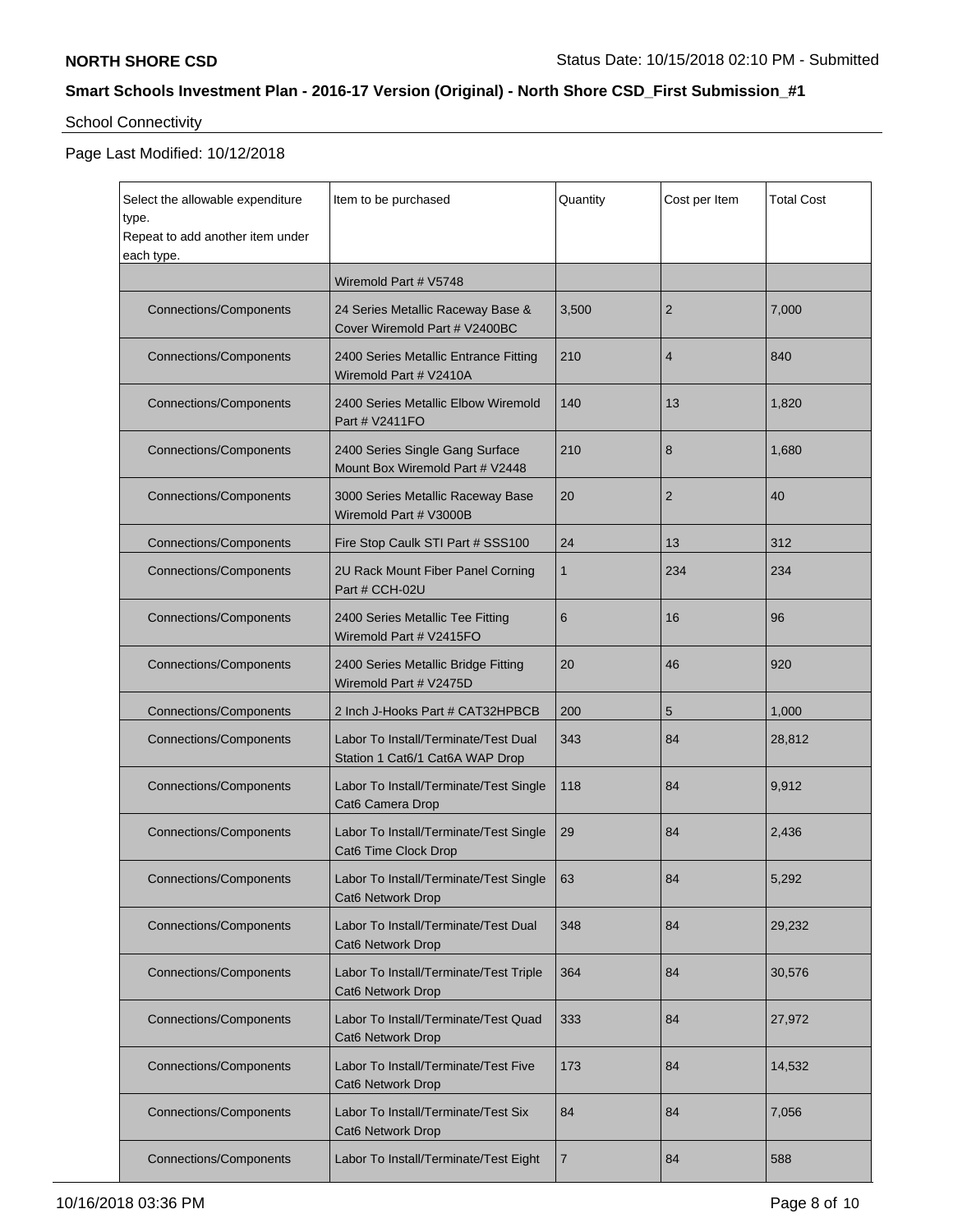# School Connectivity

| Select the allowable expenditure<br>type.<br>Repeat to add another item under<br>each type. | Item to be purchased                                               | Quantity       | Cost per Item | <b>Total Cost</b> |
|---------------------------------------------------------------------------------------------|--------------------------------------------------------------------|----------------|---------------|-------------------|
|                                                                                             | Cat6 Network Drop                                                  |                |               |                   |
| <b>Connections/Components</b>                                                               | Labor To Install Right Angled Bracket<br>For WAP                   | 2              | 84            | 168               |
| <b>Connections/Components</b>                                                               | Labor To Install Protective Wall Mount<br><b>WAP Enclosure</b>     | $\overline{7}$ | 84            | 588               |
| <b>Connections/Components</b>                                                               | Labor To Install 24 Port Modular Patch<br>Panel                    | $\overline{4}$ | 84            | 336               |
| <b>Connections/Components</b>                                                               | Labor To Install 48 Port Modular Patch<br>Panel                    | 15             | 84            | 1,260             |
| <b>Connections/Components</b>                                                               | Labor To Install 700 Series Metallic<br>Raceway 1000'              | 120            | 84            | 10,080            |
| <b>Connections/Components</b>                                                               | Labor To Install 3000 Series Metallic<br>Raceway 20'               | 3              | 84            | 252               |
| <b>Connections/Components</b>                                                               | Labor To Install 4 Inch EMT Wall<br>Sleeve                         | 40             | 84            | 3,360             |
| <b>Connections/Components</b>                                                               | Labor To Install 4 Inch EMT 60'                                    | 25             | 84            | 2,100             |
| <b>Connections/Components</b>                                                               | Labor To Install 1 Inch EMT 60'                                    | 6              | 84            | 504               |
| <b>Connections/Components</b>                                                               | Labor To Install 2 Inch EMT Wall<br>Sleeve                         | 12             | 84            | 1,008             |
| <b>Connections/Components</b>                                                               | Labor To Perform 4 Inch Floor Core                                 | 10             | 84            | 840               |
| <b>Connections/Components</b>                                                               | Labor To Perform 1 1/4 Inch Floor<br>Core                          | $\overline{4}$ | 84            | 336               |
| <b>Connections/Components</b>                                                               | Labor To Perform 4 Inch Wall<br>Penetration                        | 40             | 84            | 3,360             |
| <b>Connections/Components</b>                                                               | Labor To Perform 2 Inch Wall<br>Penetration                        | 12             | 84            | 1,008             |
| <b>Connections/Components</b>                                                               | Labor To Perform 1 1/4 Inch Wall<br>Penetration                    | 128            | 84            | 10,752            |
| <b>Connections/Components</b>                                                               | Labor To Install 18 Inch X 18 Inch X 8<br>Inch Pull Box With Cover | $\overline{2}$ | 84            | 168               |
| <b>Connections/Components</b>                                                               | Labor To Build/Install 4 Post 7' High<br>Open Rack                 | 8              | 84            | 672               |
| <b>Connections/Components</b>                                                               | Labor To Build/Install 2 Post 7' High<br>Open Rack                 | 11             | 84            | 924               |
| <b>Connections/Components</b>                                                               | Labor To Install Plywood Backboard                                 | $\overline{4}$ | 84            | 336               |
| <b>Connections/Components</b>                                                               | Labor To Install Fan Kit                                           | $\overline{2}$ | 84            | 168               |
| <b>Connections/Components</b>                                                               | Labor To Install 18 Inch Ladder<br>Rack/Cable Runway 30'           | 20             | 84            | 1,680             |